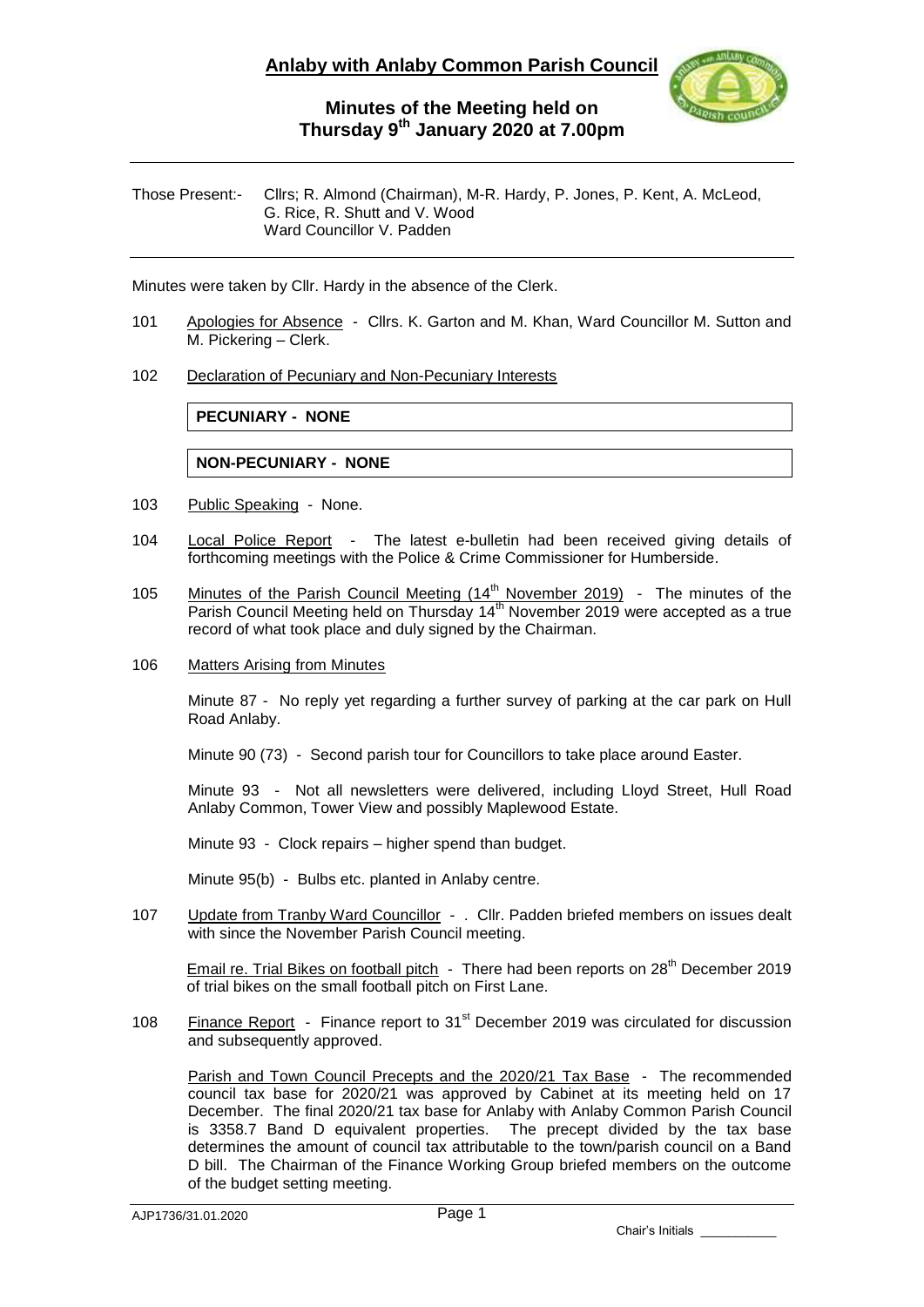# **Anlaby with Anlaby Common Parish Council**



### **Minutes of the Meeting held on Thursday 9 th January 2020 at 7.00pm**

Cllr. Hardy proposed that a precept demand of £45,000 is made for the period 2020/21. This proposal was seconded by Cllr. Almond. All members were unanimously in favour. The parish precept demand form was signed by the Chairman.

109 Parish Council Cheques & Standing Orders - The following cheques were approved:-

| <b>CHEQUE</b><br>NO.                    | <b>DETAILS</b>                                                             | <b>AMOUNT</b> | <b>VAT</b><br><b>AMOUNT</b> |
|-----------------------------------------|----------------------------------------------------------------------------|---------------|-----------------------------|
| DECEMBER 2019/JANUARY 2020              |                                                                            |               |                             |
| 011766                                  | Something Sweet (Sweet Cones Xmas Event)<br>PAID 26.11.19                  | £315.00       | Nil                         |
| 011767                                  | St Mark's Church Hall (Room Hire Xmas Event)<br>PAID 26.11.19              | £55.00        | Nil                         |
| 011768                                  | Mrs. A. Pickering (Pay/Petrol/Expenses/Home)<br>Working) PAID 12.12.19     | £925.49       | Nil                         |
| 011769                                  | Printer Cartrdges PAID 12.12.19                                            | £114.67       | £19.11                      |
| 011770                                  | Society of Local Council Clerks (Membership)<br>PAID 12.12.19              | £161.00       | Nil                         |
| 011771                                  | 5th Hull Boys Brigade (Xmas Event) PAID<br>12.12.19                        | £50.00        | $\overline{N}$              |
| 011772                                  | Anlaby Village Hall (Room Hire - Xmas Event)<br>PAID 12.12.19              | £50.00        | Nil                         |
| 011773                                  | Mrs. A. Pickering (Book Token Gifts for Xmas<br>Event) PAID 12.12.19       | £20.00        | Nil                         |
| 011774                                  | Cllr. K. Garton (Xmas Events) PAID 12.12.19                                | £22.48        | Nil                         |
| 011775                                  | Cllr. M. Khan (Xmas Events) PAID 12.12.19                                  | £42.95        | Nil                         |
| 011776                                  | Cllr. R. Almond (Fuel Allowance - Purchase of<br>Bulbs) PAID 12.12.19      | £8.00         | Nil                         |
| 011777                                  | Cllr. R. Almond (Bulbs - Anlaby Centre) PAID<br>12.12.19                   | £55.96        | £9.33                       |
| 011778                                  | Cllr. M. Khan (Fuel Allowance - Xmas Event)<br>PAID 12.12.19               | £10.00        | <b>Nil</b>                  |
| 011779                                  | V. Richardson & Sons Ltd (Christmas Tags and<br>Newsletters) PAID 12.12.19 | £352.40       | £5.40                       |
| 011780                                  | Anlaby Community Care Association (Room<br>Rental) PAID 12.12.19           | £475.00       | Nil                         |
| 011781                                  | Lighting & Signs Ltd (Festive Lighting and<br>Installation) PAID 12.12.19  | £6687.20      | £1114.54                    |
| 011782                                  | Postage PAID 12.12.19                                                      | £33.48        | Nil                         |
| 011783                                  | Mrs. A. Pickering (Pay/Petrol/Expenses/Home<br>Working)                    | £901.29       | Nil                         |
| 011784                                  | The Royal British Legion Poppy Appeal                                      | £21.00        | Nil                         |
| 011785                                  | <b>KCOM</b> (Call Charges)                                                 | £18.50        | E3.08                       |
| 011786                                  | HM Revenue & Customs                                                       | £670.96       | Nil                         |
| PAYMENTS BY STANDING ORDER/DIRECT DEBIT |                                                                            |               |                             |
| 14.12.19                                | East Riding Pension Fund - Contribution<br><b>Employer and Employee</b>    | £274.88       | Nil                         |
| 01.01.20                                | Open Spaces Society (Annual Subscription)                                  | £45.00        | Nil                         |
| 14.01.20                                | East Riding Pension Fund - Contribution<br>Employer/Employee               | £274.88       | Nil                         |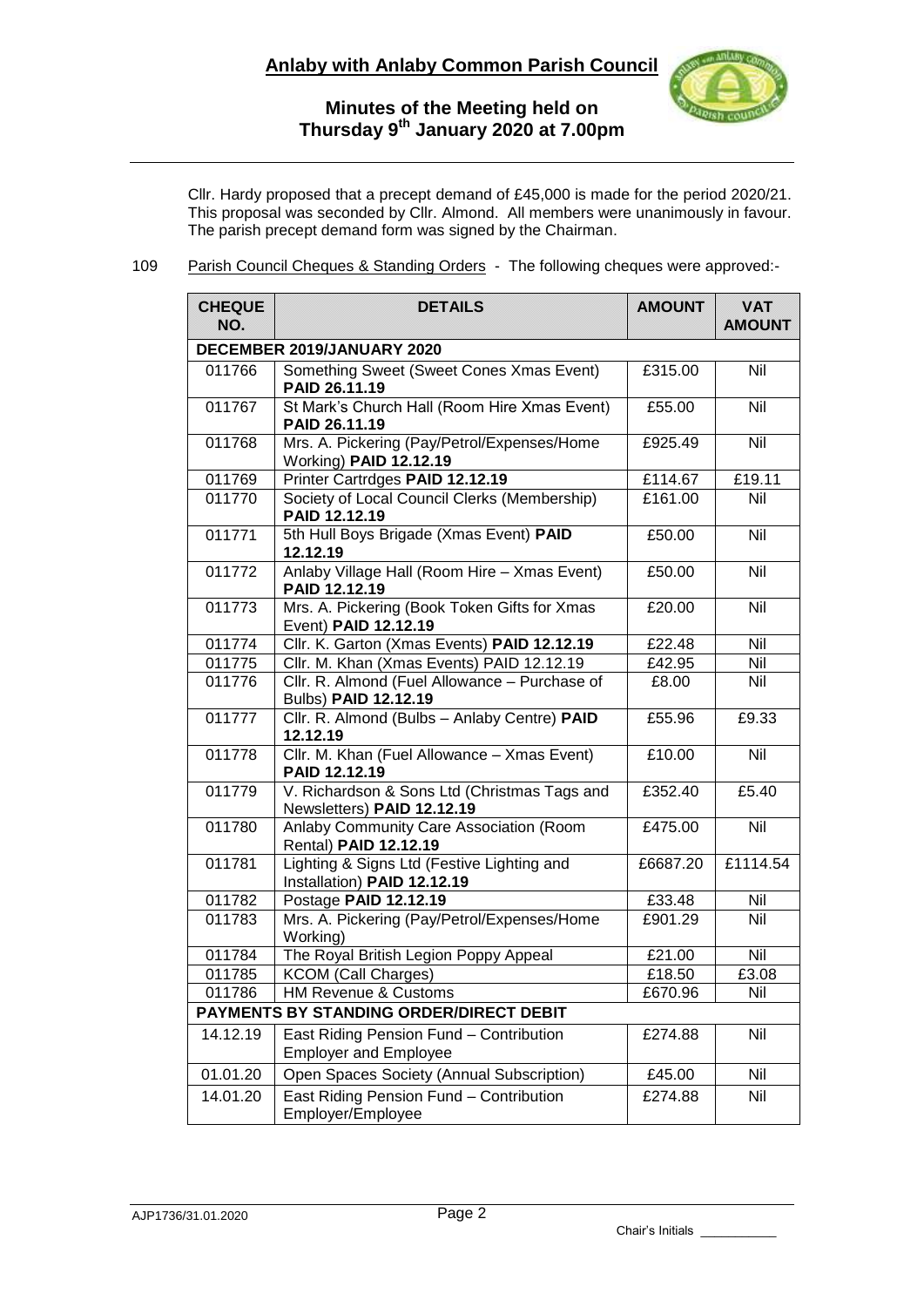## **Anlaby with Anlaby Common Parish Council**



### **Minutes of the Meeting held on Thursday 9 th January 2020 at 7.00pm**

110 Recommendations by the Parish Council to the East Riding of Yorkshire Council on Planning Applications - No new applications received.

PLANNING APPLICATIONS (9<sup>th</sup> December 2019)

- > FULL PLANNING PERMISSION Erection of a single storey extension to rear – Glenholme 42 Tranby Lane, Anlaby – **No observations.**
- $\triangleright$  FULL PLANNING PERMISSION Erection of a single storey extension to rear -10 Voases Lane, Anlaby – **No observations.**
- > REGULATION 3 DEVELOPMENT BY COUNCIL Erection of a single storey extension to existing classroom following removal of existing canopy structure – Springhead Primary School, Anlaby – **No comment.**
- $\triangleright$  FULL PLANNING PERMISSION Erection of extensions to front and rear, chimney to side and alterations to increase roof height with construction of dormer windows in roof at front and rear - 62 Woodland Drive, Anlaby – **No observations.**
- FULL PLANNING PERMISSIONErection of single storey extension and installation of roof lights to rear – 20 Beech Lawn, Anlaby – **No observations.**
- VARIATION OF CONDITION(S) Variation of condition 15 (approved plans) of planning permission 19/01501/PLF - Erection of a single storey building to provide a specialist care home with 26 beds in connection with existing care home – St Marys Care Centre, Beverley Road, Anlaby – **No comment.**
- $\triangleright$  REGULATION 3 DEVELOPMENT BY COUNCIL Erection of a two storey extension comprising of a Group Exercise space on the ground floor, extension of the existing Tone Zone Gymnasium on the first floor and extension to the existing car park – East Riding Leisure Haltemprice, 120 Springfield Way, Anlaby – **No comment.**
- 111 Update from Working Groups
	- a) Community Events

Christmas Activities for 2019 - Both Christmas events good. £61.00 collected in donations and given to St Mark's Church Hall. Delay agreeing date for 2020 event until next meeting.

Men in Sheds - Possibility of using Anlaby Community Care Association building. Next meeting to be held on 15<sup>th</sup> January at the Red Lion, Anlaby. Currently applying for charitable status, committee members to be agreed at meeting on  $15<sup>th</sup>$ .

Anlaby in Bloom - Possibility of displaying planters on the safety railings at both Anlaby and Anlaby Common – idea previously ceased due to cost of watering. Investigate costings for next meeting.

b) Environment

Anlaby Common - Flooding in November and December – still standing water.

Possible replacement trees Scarrington Crescent - Agreed to ask E.R.Y.C. to replace the three trees on Scarrington Crescent with more mature specie (less vulnerable).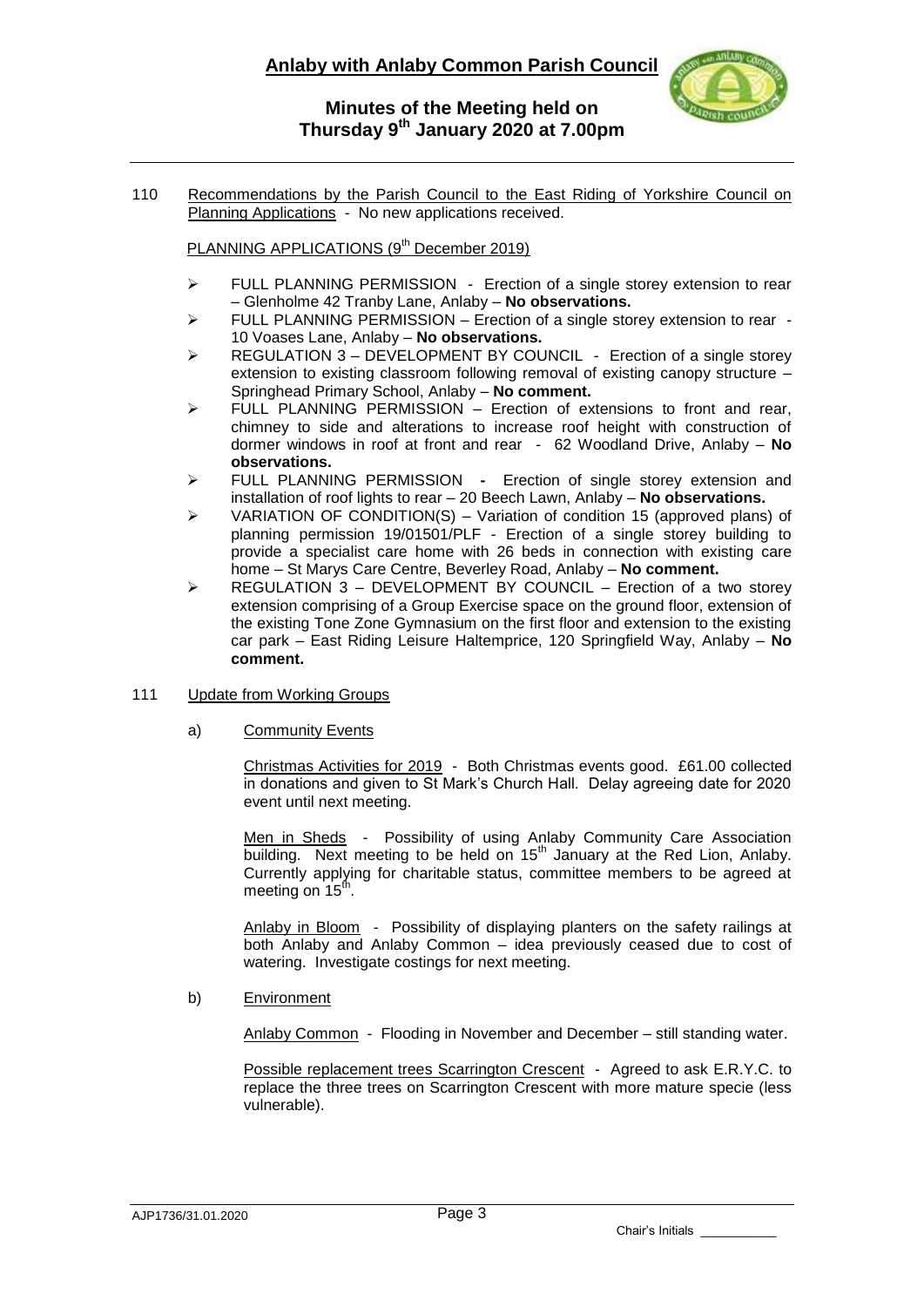

## **Minutes of the Meeting held on Thursday 9 th January 2020 at 7.00pm**

c) Safety, Street Scene and Facilities

Request for a seat on hill area adjacent to Springhead Lane - Residents consultation required. On site meeting of Councillors to discuss, to be organised by Cllr. Shutt, weather permitting.

Renewal of Metal Post, garden entrance, Anlaby House Grounds - Price needed to renew the wrought iron fence supports at the garden entrance on Beverley Road. Cllr. Shutt to investigate and report back.

Provision of Defibrillator(s) - Defer to next meeting.

- d) Communication Nothing to report at present.
- e) Administration Nothing to report.
- 112 East Riding of Yorkshire Issues Nothing to report.
- 113 General Correspondence
	- $\bullet$  Bank Statements 86, 87, 88 and 89<br>
	Christmas Event Donations Pot
	- ❖ Christmas Event Donations Pot<br>❖ Haltemprice Flood Action Group
	- Haltemprice Flood Action Group Report of Meeting 18<sup>th</sup> November 2019
	- Copy email Outcome Petfield HU10 7ES
	- East Riding of Yorkshire and Kingston Upon Hull Joint Minerals Local Plan 2016- 2033 Notice of Adoption
	- Xmas Light Switch On
	- Safeguarding December 2019 Newsletter
	- Thank you card Xmas Event
	- ERSAB Newsletter December 2019
	- Copy letter from Chairman to Leader of Council re. E.R.Y.C. Litter Policy
	- Details of bus service changes 03/01/2020

Notices of recent Planning Decisions made by the East Riding of Yorkshire Council

- Erection of single storey extension to rear following removal of existing conservatory, construction of dormer window in roof at rear and side and erection of detached garage to side – 110 Springfield Way, Anlaby – GRANTED
- Alterations and extensions including increase of roof height and alterations to form gable ends from hip, erection of single storey extension to rear, construction of pitched roof over garage, construction of two dormer windows to rear, installation of four roof lights to front and associated alterations (Revised scheme of 18/03781/PLF) – 11 Croft Drive, Anlaby – GRANTED
- Erection of porch to front 102 Woodland Drive, Anlaby GRANTED
- Installation of two electric barriers and alterations to stock heights and existing parking arrangements including construction of a customer loading area, four additional car parking spaces and one HGV loading/waiting bay – Keyline Builders Merchants, 36 Springfield Way, Anlaby – GRANTED
- Erection of a single storey extension to front following removal of existing lean-to, installation of new shop front and windows, installation of extraction flues and plant equipment and internal alterations in connection with car respraying – Crystal House, Fraser Way, Anlaby – GRANTED
- Erection of a single storey extension to rear following demolition of existing conservatory – 32 Lowfield Road, Anlaby – GRANTED
- Increase in roof height and construction of dormer to create additional living accommodation and erection of first floor extension to rear – 4 Maple Close, Anlaby Common – REFUSED